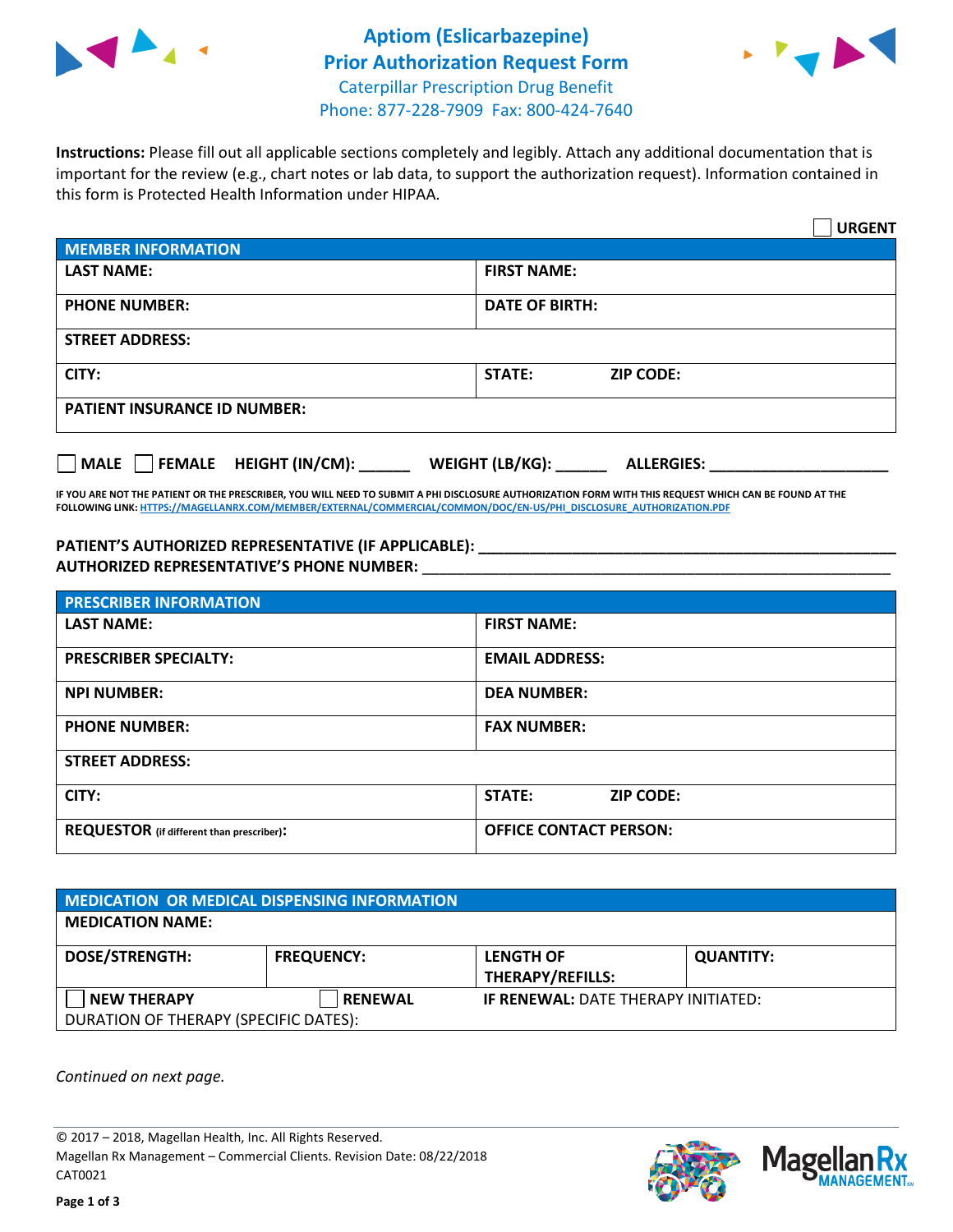



| <b>MEMBER'S LAST NAME:</b> NAME:                                                                                                                                                                                                                                                                                                                                                                                                                                                                                                                                                                                                                                                                                                                                                                                                                                                                                                         | <b>MEMBER'S FIRST NAME:</b>                                        |                                                       |  |  |
|------------------------------------------------------------------------------------------------------------------------------------------------------------------------------------------------------------------------------------------------------------------------------------------------------------------------------------------------------------------------------------------------------------------------------------------------------------------------------------------------------------------------------------------------------------------------------------------------------------------------------------------------------------------------------------------------------------------------------------------------------------------------------------------------------------------------------------------------------------------------------------------------------------------------------------------|--------------------------------------------------------------------|-------------------------------------------------------|--|--|
|                                                                                                                                                                                                                                                                                                                                                                                                                                                                                                                                                                                                                                                                                                                                                                                                                                                                                                                                          | 1. HAS THE PATIENT TRIED ANY OTHER MEDICATIONS FOR THIS CONDITION? | YES (if yes, complete below)<br><b>NO</b>             |  |  |
| <b>MEDICATION/THERAPY (SPECIFY</b><br>DRUG NAME AND DOSAGE):                                                                                                                                                                                                                                                                                                                                                                                                                                                                                                                                                                                                                                                                                                                                                                                                                                                                             | <b>DURATION OF THERAPY (SPECIFY</b><br>DATES):                     | <b>RESPONSE/REASON FOR</b><br><b>FAILURE/ALLERGY:</b> |  |  |
| <b>2. LIST DIAGNOSES:</b>                                                                                                                                                                                                                                                                                                                                                                                                                                                                                                                                                                                                                                                                                                                                                                                                                                                                                                                |                                                                    | <b>ICD-10:</b>                                        |  |  |
| Diagnosis ICD-10 Code(s):                                                                                                                                                                                                                                                                                                                                                                                                                                                                                                                                                                                                                                                                                                                                                                                                                                                                                                                |                                                                    |                                                       |  |  |
| 3. REQUIRED CLINICAL INFORMATION: PLEASE PROVIDE ALL RELEVANT CLINICAL INFORMATION TO SUPPORT A<br>PRIOR AUTHORIZATION.<br>Is the patient 4 years of age or older? Dies Dies<br>Does the patient have a diagnosis of partial onset seizures? $\square$ Yes $\square$ No<br>Has the patient had a trial and failure of any of the following?* (Please check the following)<br>□ Immediate-release carbamazepine (Tegretol)<br>□ Extended-release carbamazepine (Tegretol XR)<br>□ Extended-release carbamazepine (Carbatrol)<br>□ Extended-release carbamazepine (Equetro)<br>*Please provide documentation.<br>Has the patient had a trial and failure of either immediate-release oxcarbazepine (Trileptal) or extended-release<br>oxcarbazepine (Oxtellar XR)?* □ Yes □ No<br><i>*Please provide documentation</i><br>Are there any other comments, diagnoses, symptoms, medications tried or failed, and/or any other information the |                                                                    |                                                       |  |  |
| physician feels is important to this review?                                                                                                                                                                                                                                                                                                                                                                                                                                                                                                                                                                                                                                                                                                                                                                                                                                                                                             |                                                                    |                                                       |  |  |
| Please note: Not all drugs/diagnosis are covered on all plans. This request may be denied unless all required<br>information is received.                                                                                                                                                                                                                                                                                                                                                                                                                                                                                                                                                                                                                                                                                                                                                                                                |                                                                    |                                                       |  |  |
| <b>ATTESTATION:</b> I attest the information provided is true and accurate to the best of my knowledge. I understand that<br>the Health Plan, insurer, Medical Group or its designees may perform a routine audit and request the medical                                                                                                                                                                                                                                                                                                                                                                                                                                                                                                                                                                                                                                                                                                |                                                                    |                                                       |  |  |
| information necessary to verify the accuracy of the information reported on this form.                                                                                                                                                                                                                                                                                                                                                                                                                                                                                                                                                                                                                                                                                                                                                                                                                                                   |                                                                    |                                                       |  |  |
|                                                                                                                                                                                                                                                                                                                                                                                                                                                                                                                                                                                                                                                                                                                                                                                                                                                                                                                                          |                                                                    |                                                       |  |  |
| Prescriber Signature or Electronic I.D. Verification:                                                                                                                                                                                                                                                                                                                                                                                                                                                                                                                                                                                                                                                                                                                                                                                                                                                                                    |                                                                    | Date:                                                 |  |  |
| <b>CONFIDENTIALITY NOTICE:</b> The documents accompanying this transmission contain confidential health information that is legally privileged. If<br>you are not the intended recipient, you are hereby notified that any disclosure, copying, distribution, or action taken in reliance on the contents<br>of these documents is strictly prohibited. If you have received this information in error, please notify the sender immediately (via return FAX)<br>and arrange for the return or destruction of these documents.                                                                                                                                                                                                                                                                                                                                                                                                           |                                                                    |                                                       |  |  |
| FAX THIS FORM TO: 800-424-7640                                                                                                                                                                                                                                                                                                                                                                                                                                                                                                                                                                                                                                                                                                                                                                                                                                                                                                           |                                                                    |                                                       |  |  |

**MAIL REQUESTS TO:** Magellan Rx Management Prior Authorization Program; c/o Magellan Health, Inc.

© 2017 – 2018, Magellan Health, Inc. All Rights Reserved. Magellan Rx Management – Commercial Clients. Revision Date: 08/22/2018 CAT0021